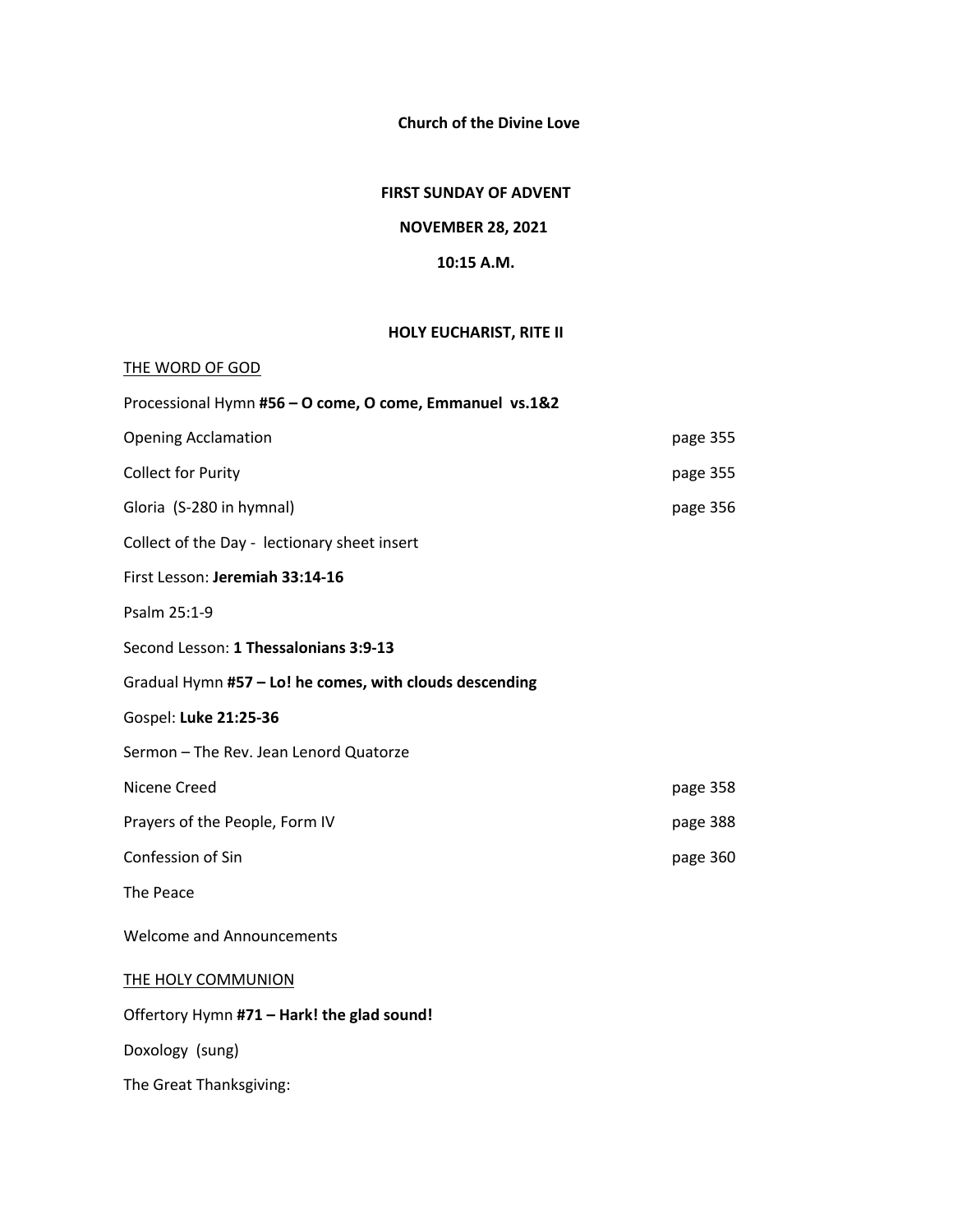| Eucharistic Prayer A                                        | page 361 |  |  |  |
|-------------------------------------------------------------|----------|--|--|--|
| Sanctus (S-130 in hymnal)                                   | page 362 |  |  |  |
| The Lord's Prayer                                           | page 364 |  |  |  |
| The Breaking of the Bread, Anthem & Prayer                  | page 337 |  |  |  |
| The Communion of the People                                 |          |  |  |  |
| Communion Hymn - #59 - Hark! a thrilling voice is sounding  |          |  |  |  |
| Post Communion Prayer                                       | page 365 |  |  |  |
| Prayer for Peace – on insert                                |          |  |  |  |
| Prayer of St. Francis                                       | page 833 |  |  |  |
| Dismissal Hymn #616 - Hail to the Lord's Anointed vs. 1,4,5 |          |  |  |  |

#### **Sermon Sunday November 28, 2021**

Jeremiah 33: 14-16; Psalm 25: 1-9; 1 Thessalonians 3: 9-14; Luke 21: 25-36.

#### **Sisters and brothers in Christ,**

I want to talk with you today about the future. The First Sunday of Advent always focuses our attention on the future. It's a theme that runs through today's gospel (**Luke 21:25-36**) and the entire Season of Advent.

Many of you know that the word advent comes from the Latin word meaning "to come." So, something or someone is coming to us in this season. We most often think of what's coming as Christmas and the birth of Jesus. And it is but I also think it is bigger and more than that. In today's gospel Jesus speaks of the "'Son of Man coming in a cloud' with power and great glory." I think that's a metaphor for the future. I'm thinking of Advent as the coming of our future, and a time when we prepare, as best we can, if we can, for that future. What comes up for you when you look toward or think about your future?

We all have a future, and we all deal with it in our lives. Some look toward to the future with fear, anxiety, and worry. "People will," Jesus says, "faint from fear and foreboding of what is coming upon the world." When have you felt like that? Others look to the future with hope, eagerness, and optimism. They stand up and raise their heads with anticipation and expectancy. When have you jumped out of bed ready to get the new day started, and excited about the possibilities of what might be? My grandmother called it being "journey-proud." She said she was too excited to sleep. She wanted to get going. When have you been journey-proud? Most of us, I suspect, live with both of those outlooks. Which predominates for you today? What is the future you dread? What is the future you want and anticipate? What parts of your life are fearful and what parts are journey-proud? Regardless of which it is, the force of the future is to prevent the present from closing in on us, from closing us up. Advent pries open the present by promising us the possibility of something new, the chance of something different, something that will transform the present into something else.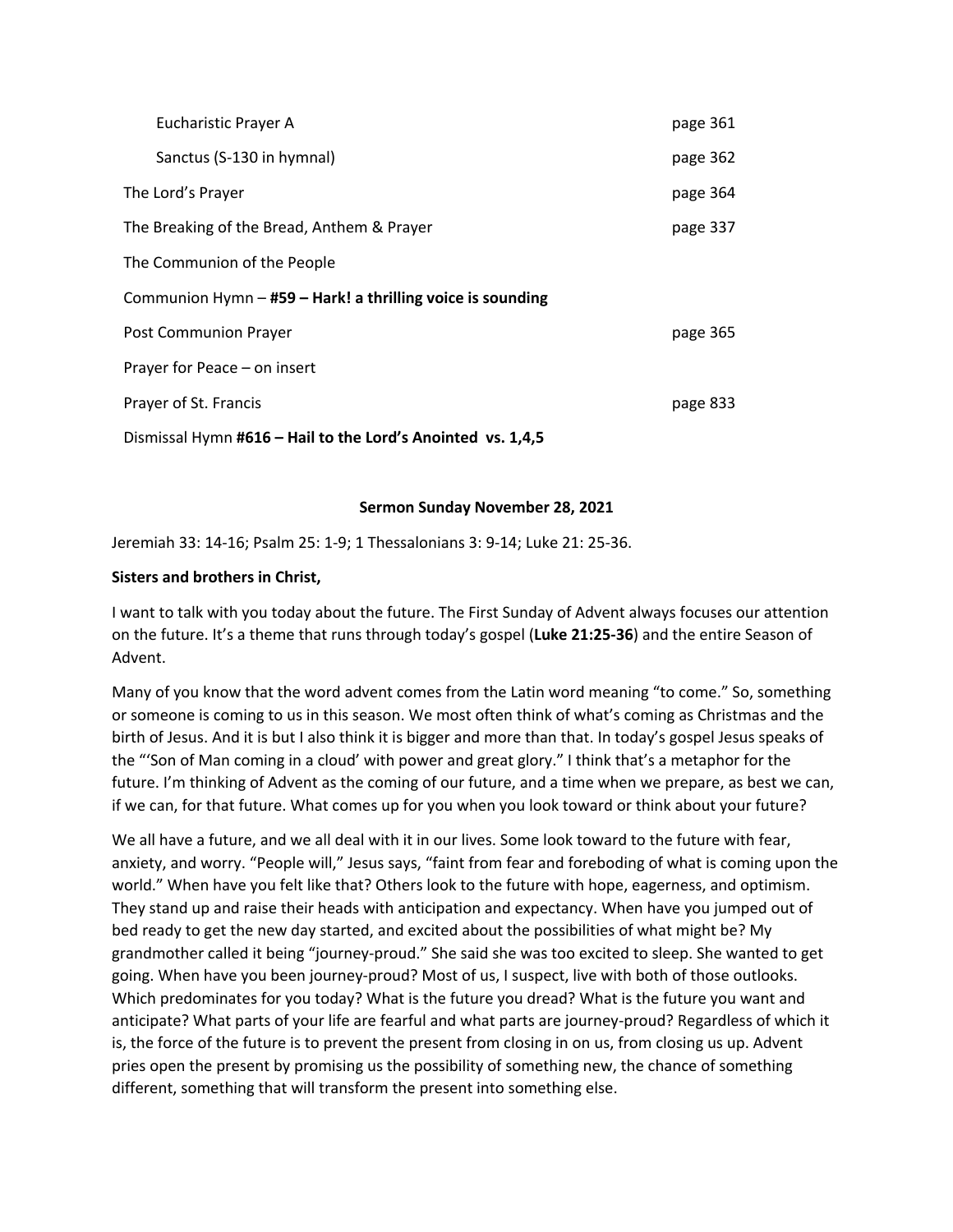I am not talking about the foreseeable future but the unforeseeable future. We all have both. Most nights my wife or I will ask, What's your plan for tomorrow? What have you got going on? Or we will talk about what we want to do on the weekend, for summer vacation, or even retirement. We are talking about the foreseeable future, the future we are planning and have some control over, the future toward which we are working. With prior planning, common sense, some work, and a bit of luck we can have a reasonable expectation that the future will be as we plan. It's within our reach and control. While we can plan and prepare for the foreseeable future, the unforeseeable future comes "like a thief in the night." It takes us by surprise. It's completely unknown and unimaginable. We can't understand or make sense of it. We are at our wits' end, seemingly pushed beyond the limits of what is possible, without power or control. We are not prepared for what is happening. How can you prepare for what you cannot see, know, or understand? It's those times in our life when we say things like, not in my wildest dreams could I have imagined or guessed that, no, that's not possible; it can't be, God only knows.

I'm betting every one of you knows what I am talking about. I am betting every one of you has felt the unforeseeable future pry open and forever change your life. Surely, that's how Mary felt at Gabriel's announcement that she would give birth to the Son of God. She felt the impossibility of a future she never imagined. "How can this be?" Haven't you also asked that question? And let's not forget the context for today's gospel. Jesus and the disciples have just left the temple, the center of religious and civic life, when Jesus says, "Not one stone will be left upon another, all will be thrown down." It's something they never could have imagined. Hasn't there been a time when you felt the stones of your temple being thrown down? Unimaginable, unforeseeable? Yes, but not impossible. The unforeseeable future always holds the possibility of the impossible. The unforeseen future is, however, always unfolding, always calling us forward, always asking of us a response. So, let's not be too quick to name or judge it as good or bad, joyful, or sorrowful, desired, or unwanted. We just don't know. We cannot name the impossible.

To name or judge the impossible would be to relativize it and close ourselves off from the advent of God. In Advent the unforeseeable future comes to us as a chance for something new, for a new birth, for the expectation, the hope, the hope against hope, in a transforming future. Advent does not promise an escape from the circumstances of our lives or the world. The promise of Advent, the possibility of the impossible, is revealed and fulfilled in the midst of those circumstances. The foreseeable future falls within the scope of our power and possibilities. Things are manageable and, for the most part, we know what to do. With the unforeseeable future, however, there are no guarantees, no contracts, or warranties. There is a lot of risk. That's why Jesus says, "Be on guard that your hearts are not weighed down…. Be alert at all times. Pray. He's reminding us that the impossible is the realm of faith, hope, and love. That's how we are to live when heaven and earth are passing away, when there is "distress among the nations, and when the powers of heaven are shaken.

That means we do not give up when the sands of our life are shifting under our feet. We do not give up when we come unhinged, when our ability is driven to its limit, when we are overwhelmed, or exposed to something we cannot manage or foresee. And we do not give up on ourselves or each other. I am not talking about rosy optimism or determined perseverance. I am talking about staying open to the possibility of the impossible, to a future we could never imagine. I am talking about the call of faith, hope, love, courage, compassion, beauty, forgiveness, healing. Aren't those the things that speak to your heart and tug at your soul? I don't know what the future holds for you and neither do you. But I know this. Those things I just listed: faith, hope, love, courage, compassion, beauty, forgiveness, healing,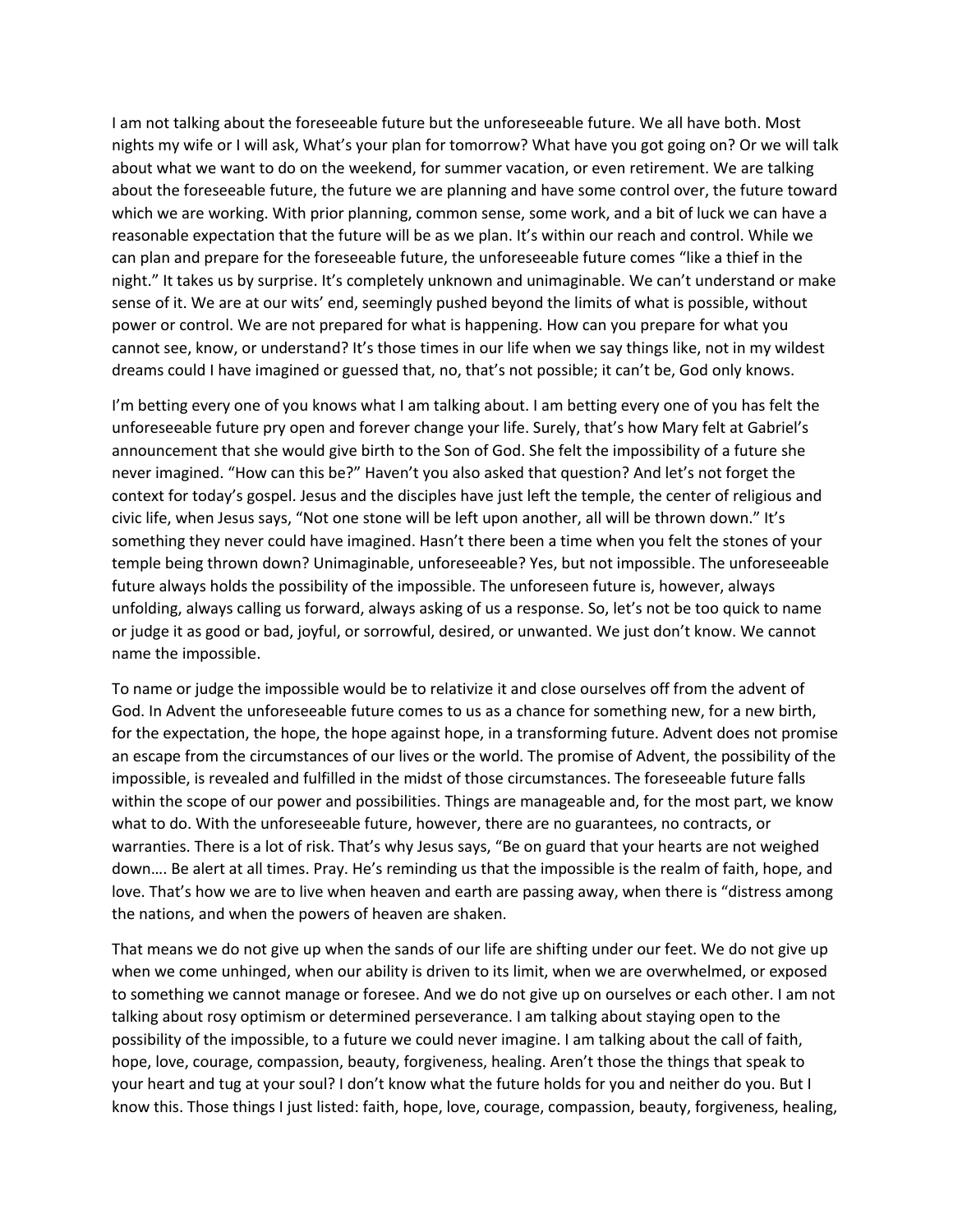are the voice of Advent. They speak the possibility of a new life, a transformed life, and they call to us from the most improbable, unforeseen, and impossible places of our lives. They will pull you into and through the rest of this day. And when you wake up tomorrow morning, guess what? They will be there, waiting for you and calling your name.

So, what if we looked on our lives and our world and we began to read and understand the signs in our Advent stories as sprouting leaves? What would we see? What would it mean? It would mean that the kingdom of God is nearby. It would mean we are entering a new season. We would see new life and new growth. We would produce new fruit. We could open the doors of our life with new courage and confidence. We could look on the world with a new sense of compassion and hope. We would be strengthened to do the work God has given us to do. Yes, the Advent seasons of our lives can be long, difficult, and painful. But we never face those seasons without the signs of hope and reassurance, signs that point to the one who is coming**. Amen**.

| 1 ADVENT           |                                                          |                |
|--------------------|----------------------------------------------------------|----------------|
| 10:15 AM           | HOLY EUCHARIST, II                                       | (also on zoom) |
|                    | THRIFT SHOP CHRISTMAS SALE IS OPEN FOLLOWING THE SERVICE |                |
| <b>MONDAY</b>      |                                                          |                |
| 8:00 AM            | AA MEETING                                               |                |
|                    |                                                          |                |
| WEDNESDAY          |                                                          |                |
|                    | 7:00 PM AL-ANON MEETING                                  |                |
|                    |                                                          |                |
| <b>THURSDAY</b>    |                                                          |                |
|                    | 10AM-2PM THRIFT SHOP CHRISTMAS SALE                      |                |
| 8:00 PM AA MEETING |                                                          |                |
|                    |                                                          |                |
| SATURDAY           |                                                          |                |
|                    | 10AM-2PM THRIFT SHOP CHRISTMAS SALE                      |                |
|                    |                                                          |                |
| 2 ADVENT           |                                                          |                |
| 10:15 AM           | HOLY EUCHARIST, RITE II                                  | (also on zoom) |
|                    |                                                          |                |

SUPPORT THE FOOD DRIVE – DROP-OFF IN THE KITCHEN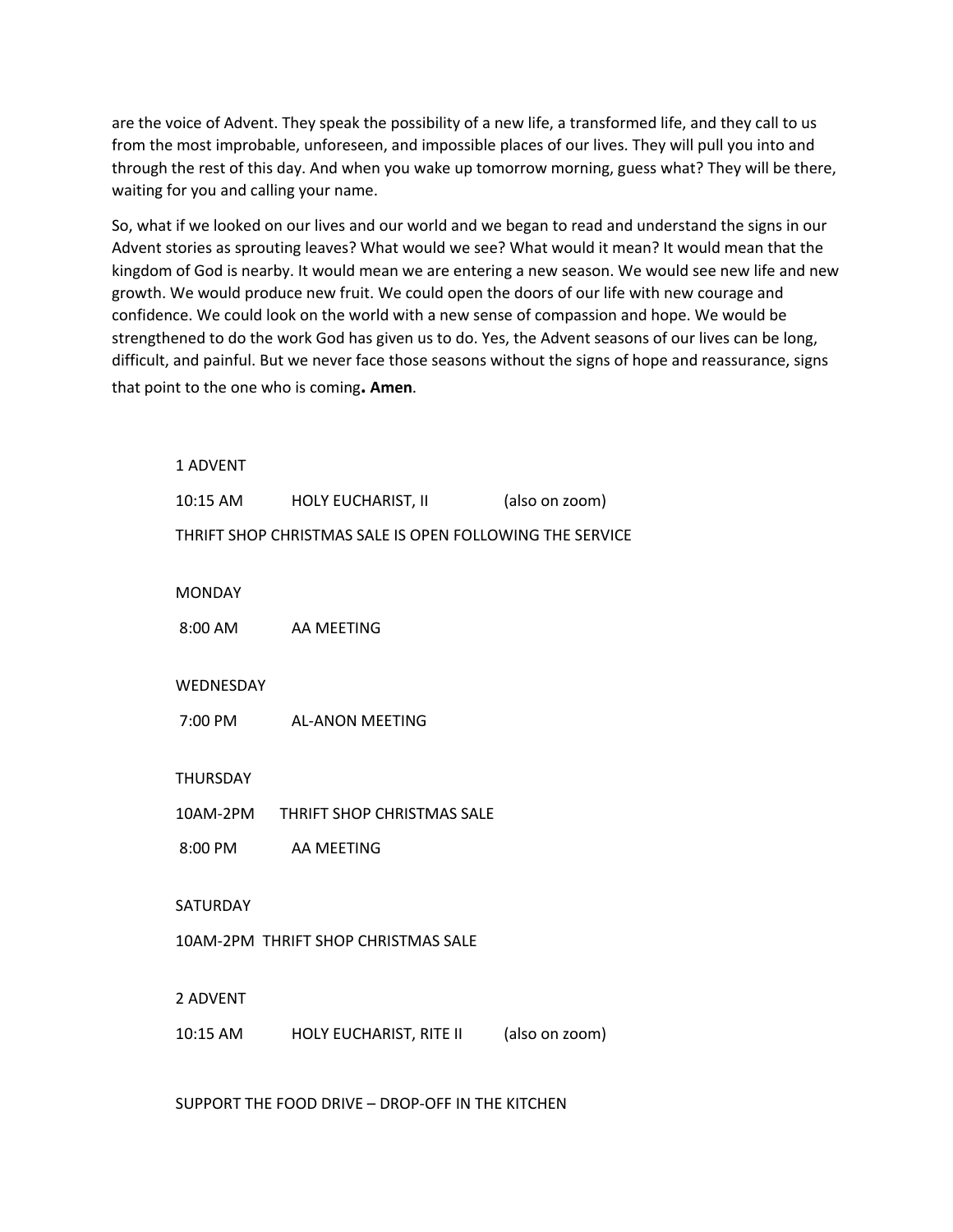# **PARISH PRAYER LIST**

Give to all who suffer the refreshing waters of your compassion and healing. Make them dwell in the safety of your care even in the midst of all that troubles them. Especially we remember before you:

| <b>Girard Bishop</b>                | <b>Chrissy Neville</b>  | <b>Bob Curley</b>   |
|-------------------------------------|-------------------------|---------------------|
| Nathan Treadwell                    | John Loubengeiger       | Del                 |
| <b>Chris Dickson</b>                | Kate Jones              | Julia               |
| Michael Echevarria                  | John Rocco              | <b>Robert Sweat</b> |
| Martinisi Family                    | Michael & Family        | Warren              |
| Charlotte H.                        | <b>Bernie Walther</b>   | Sylvia              |
| Mo (Rachael)                        | <b>Bill Conklin Sr.</b> | Laura               |
| <b>Anthony Paribello</b>            | Barbara Curran          | Taylor              |
| Ciara                               | Elodie                  | Gabriel             |
| Aidan                               | Christopher & Family    |                     |
| <b>Victims of Natural Disasters</b> |                         |                     |

People of Haiti & Missionaries who were Kidnapped

Help us to speak words of encouragement and offer deeds of kindness to them. Bring us with them, into the unending joy of your kingdom. Amen

Prayer before Worship Almighty God, who pours out on all who desire it, the spirit of grace. Deliver us, when we draw near to you,